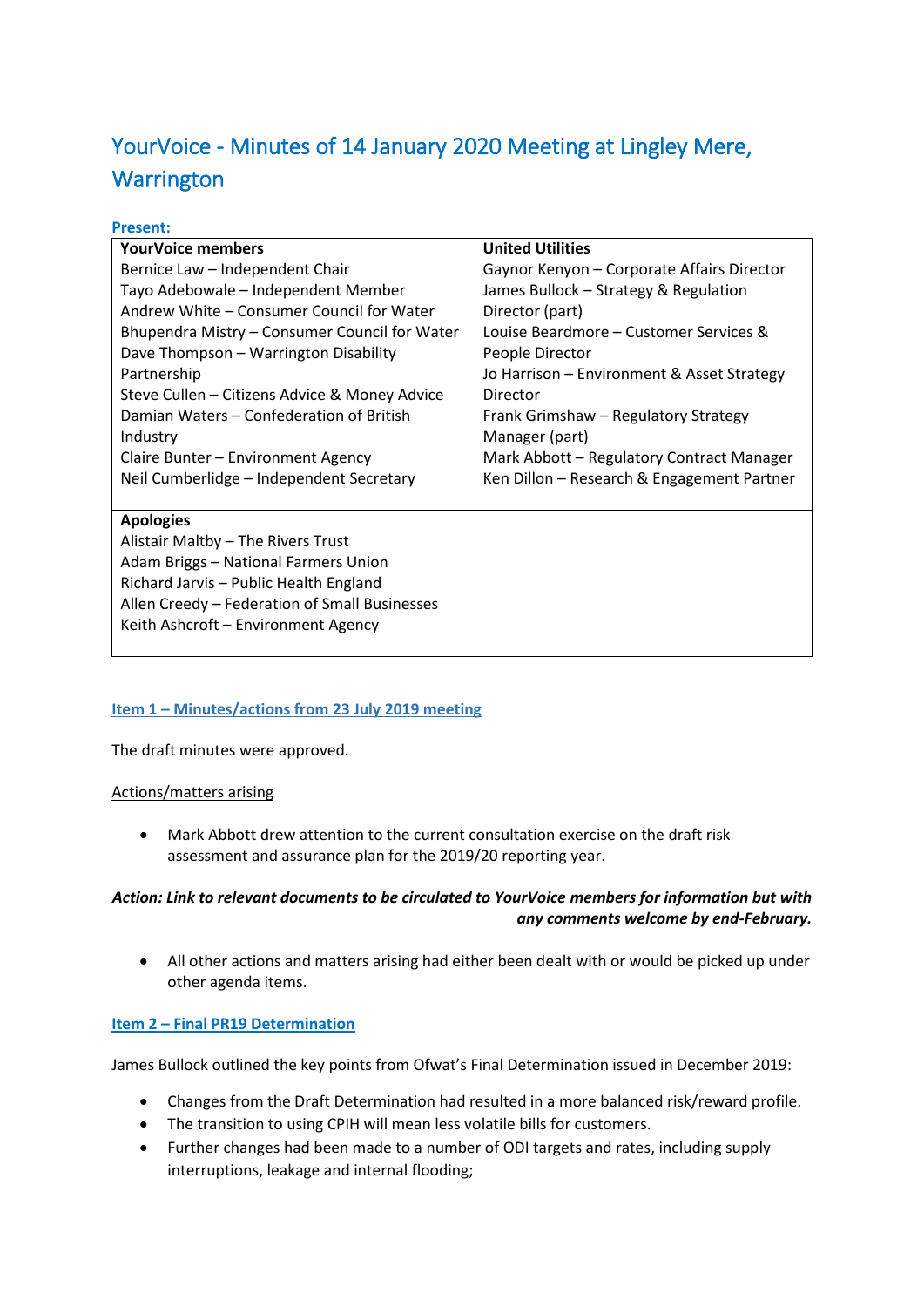- Inclusion of financial incentives to use direct procurement to deliver the Manchester & Pennines Resilience scheme.
- Changes to the SIM reward and new C-MeX methodologies.

YourVoice members made the following points:

- The reversion of the leakage reduction target to the 15% originally proposed was welcomed.
- The challenge in meeting the revised internal flooding target was recognised, and will require innovative approaches.
- The requirement on UU customers to fund up to £25 million of preparatory work relating to potential water transfers to the south was noted.

## **Item 3 – Sub-group reports**

Neil Cumberlidge introduced the new template for Sub-group reporting to the main YV panel.

In the absence of the Chair, Alistair Maltby, Neil outlined the key issues discussed at the 4 December meeting of the Environment Sub-group, highlighting the challenges the company faces in delivering a zero net carbon target by 2030.

## *Action: Gaynor Kenyon to circulate Water UK's public interest commitment document covering the zero net carbon and other key pledges.*

Jo Harrison outlined the need to make changes to AMP 6 Eels and Elvers scheme at Windermere, following advice from EA that strobe lights were no longer permitted as a deterrent measure. The need to investigate alternative solutions will mean that the end-March target for delivering the scheme cannot be met, so the company was exploring the possibility of the project being excluded from the ODI.

# **Item 4 – Quarterly Performance Reporting**

Louise Beardmore presented the Domestic Retail performance measures up to December 2019. The following points were highlighted:

- In advance of the change to measuring Per Capita rather than Per Household Consumption, the company had appointed a new lead officer on water efficiency and will be commissioning new research.
- The bill reductions planned in the next AMP are likely to reduce the incentive for customers to install water meters.
- Q3 results for the CMeX shadow year had been received and were being analysed.

Jo Harrison presented the Wholesale performance measures covering wastewater and water up to December 2019. The following points were highlighted:

- The rainy July to October period had impacted on performance for the Sewer Flooding Index and Wastewater Network Performance Index measures.
- Treatment work compliance failures had affected performance under the Maintaining Wastewater Treatment Works measure.
- Changes to the programme had reduced the length of rivers targeted for improvement schemes, leading to underperformance on the Contribution to Rivers Improved measure.
- The major burst at Prenton had impacted on performance against the Reliable Water Service Index measure.